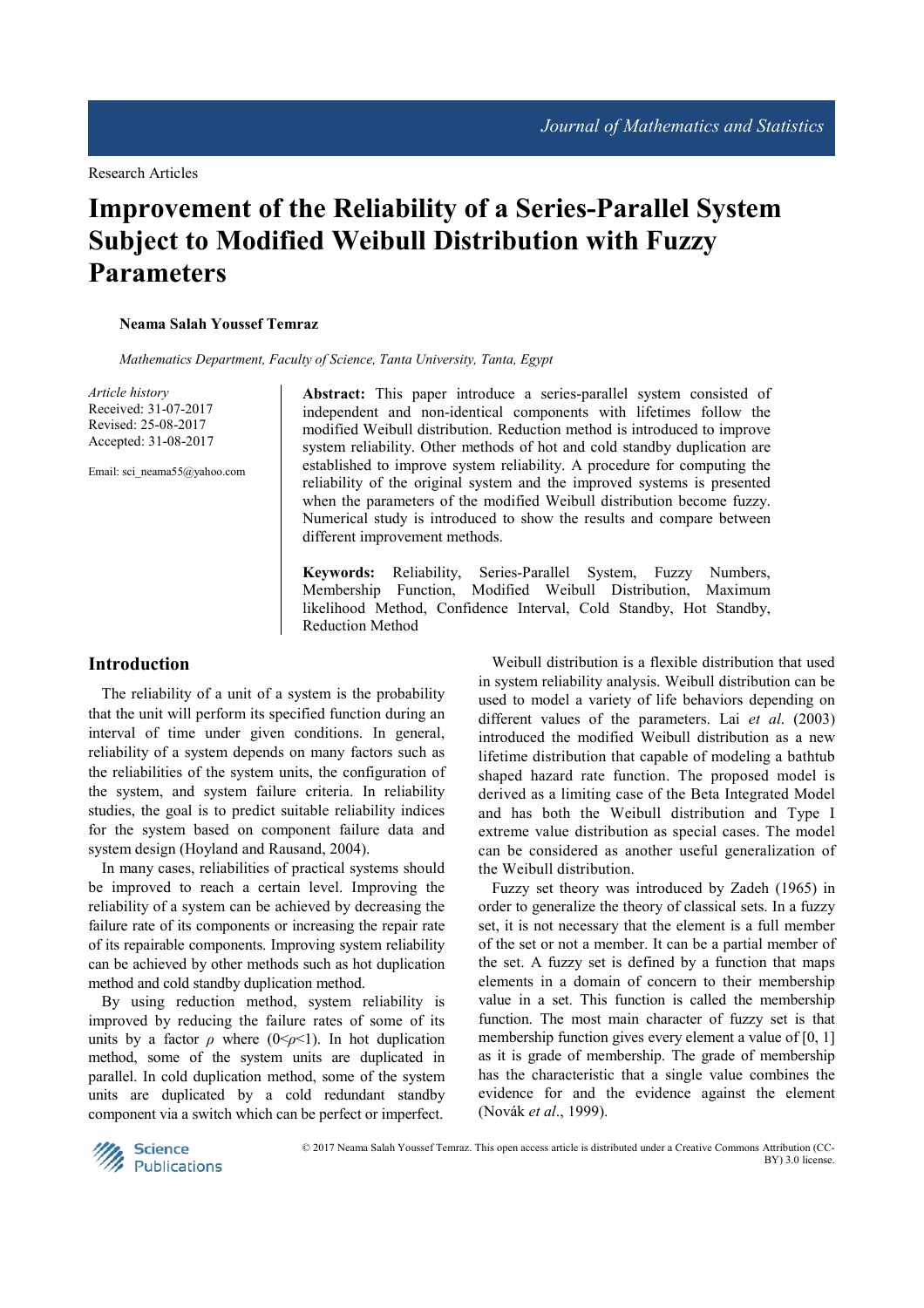In Literature, there are many papers that deal with improving the reliability of mathematical models. Khan and Jan (2015) introduced reliability evaluation of a system using modified Weibull distribution. Ezzati and Rasouli (2015) improved system reliability using linearexponential distribution function. El-Damcese (2009) introduced reliability equivalence factors of a seriesparallel system when the system components are independent and identical with a life distribution of Weibull distribution. Reliability equivalence factors for some systems with mixture Weibull failure rates were introduced by Mustafa (2009). Poǵany *et al*. (2013) improved the reliability of composite system by using reduction method and hot duplication method considering the systems survivor function. Related survivor equivalence functions were derived in all cases when the components lifetime distribution follows the gamma–Weibull distribution.

Since, the exact data about the parameters of a probability distribution cannot be always available so that these parameters can be expressed as fuzzy numbers. These fuzzy numbers can be driven from collected data or the opinions of the experts. El-Damcese and Temraz (2015) proposed analysis of availability and reliability of k-out-of-n model assuming the rates of the model are fuzzy. Cheng and Mon (1993) used the confidence interval for analyzing the fuzzy system reliability. Chen (1994) presented a new method for analyzing the fuzzy system reliability using arithmetic operations of fuzzy numbers. Chen (1996) presented a new method for fuzzy system reliability analysis based on fuzzy time series and the α-cuts arithmetic operations of fuzzy numbers.

In this study, the reliability of a series-parallel system consisting of independent and non-identical components is improved assuming that the lifetime of each unit follows modified Weibull distribution. We suppose that the parameters of the modified Weibull distribution are fuzzy numbers with triangular membership functions. Reliability function of the original system and improved systems is derived according to reduction, hot duplication, and cold duplication methods. Finally, we study the model numerically.

This paper is organized as follows. In Section 2, review of modified Weibull distribution is discussed. Maximum likelihood method is introduced to find point estimators for the modified Weibull distribution. Definitions and basics of fuzzy numbers are discussed. In Section 3, the reliability function of the original system is deduced. In Section 4, reduction method is applied to improve the system reliability. In Section 5, cold standby duplication method is presented to increase system reliability. In Section 6, hot standby duplication method is introduced to improve the reliability of the system. In Section 7, a procedure is introduced to show how the intervals for the system reliability are obtained. In Section 8, a numerical study is presented to illustrate the results and compare between different methods.

#### *Modified Weibull Distribution*

The probability density function of the modified Weibull distribution is defined as:

$$
f(t) = \beta(\gamma + \lambda t)t^{\gamma - 1}e^{\lambda t}e^{-\beta t^{\gamma}e^{\lambda t}}, \beta > 0, \gamma \ge 0, \lambda \ge 0, t > 0
$$
\n(1)

The distribution function is given by:

$$
F(t) = 1 - e^{-\beta t^{\gamma} e^{\lambda t}} \tag{2}
$$

The hazard rate function is given by:

$$
h(t) = \beta(\gamma + \lambda t)t^{\gamma - 1}e^{\lambda t} \tag{3}
$$

For *λ*=0, we obtain the original Weibull distribution. Different shapes of the probability density and hazard rate functions are illustrated in Fig. 1 and 2.



Fig. 1. Different shapes of PDF versus time



Fig. 2. Different shapes of HRF versus time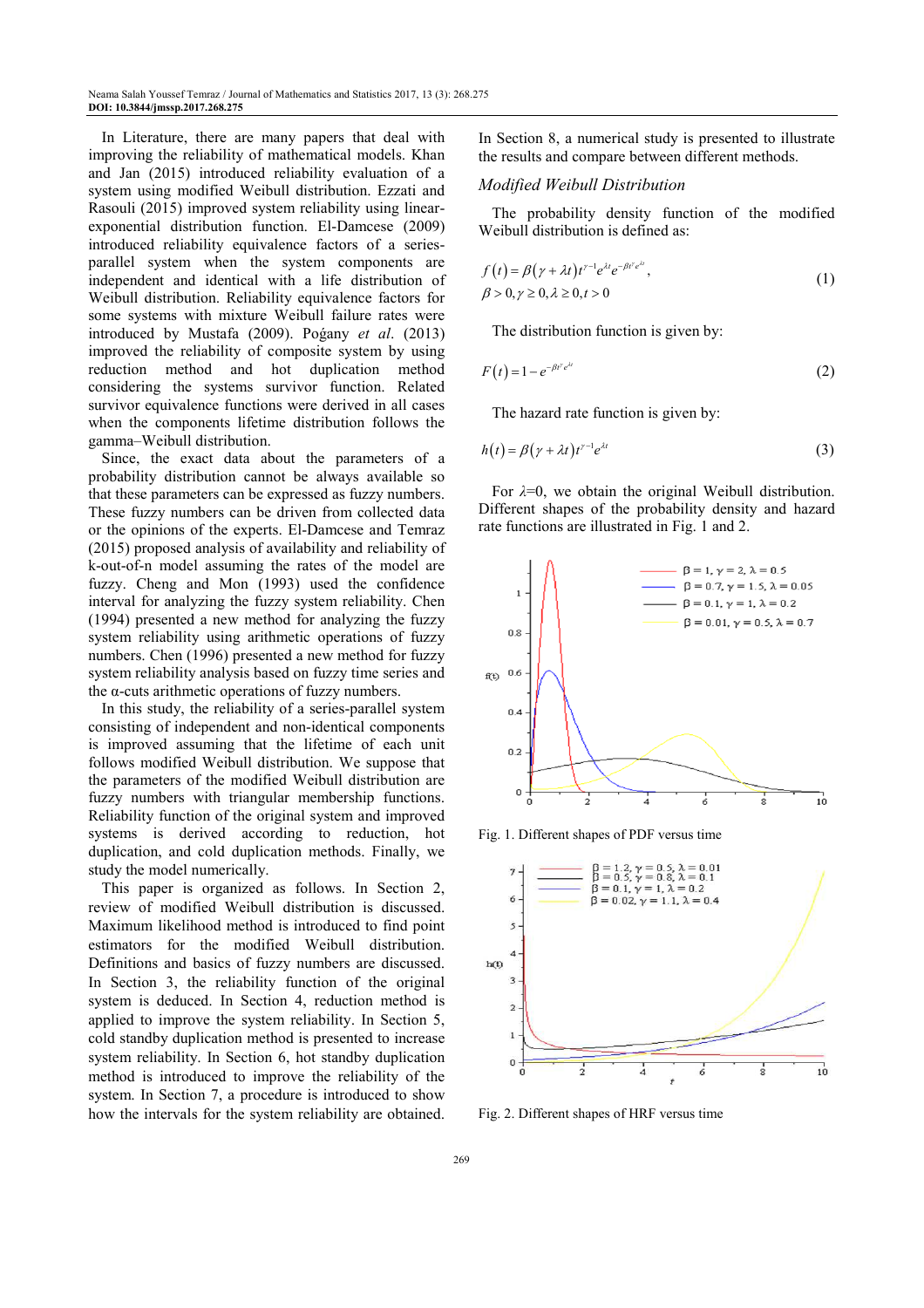#### *Random Number Generation*

Using the method of inversion we can generate random numbers from the modified Weibull distribution as follows:

$$
F(t) = 1 - e^{-\beta t^{\gamma} e^{\lambda t}} = u
$$

where, *u~uniform*(0,1). After simple calculation this yields:



We can use the previous relation to generate random numbers when the parameters *β*, *γ* and *λ* are known where  $LambertW$  is a function that satisfies the following relation:

# *LambertW*(*x*) \* *exp*(*LambertW*(*x*)) = *x*

### *Parameters Estimation*

The maximum likelihood method is used to find point estimators for the parameters of the modified Weibull distribution as follows:

Let  $T_1, T_2, \ldots, T_n$  be a sample of size n from a modified Weibull distribution. Then the likelihood function is given by:

$$
L(\beta, \gamma, \lambda) = \prod_{i=1}^{n} f(t_i) = \prod_{i=1}^{n} \beta(\gamma + \lambda t_i) t_i^{\gamma - 1} e^{\lambda t_i} e^{-\beta t_i^{\gamma} e^{\lambda t_i}}
$$
(5)

Take the logarithm of the likelihood function:

$$
log L(\beta, \gamma, \lambda) = \sum_{i=1}^{n} \left[ \frac{\log(\beta) + \log(\gamma + \lambda t_i)}{(\gamma - 1)\log(t_i) + \lambda t_i} \right] - \beta \sum_{i=1}^{n} t_i^{\gamma} e^{\lambda t_i} \qquad (6)
$$

The first partial derivatives with respect to *β*, *γ* and *λ* are derived as follows:

$$
\frac{\partial \log L(\beta, \gamma, \lambda)}{\partial \beta} = \sum_{i=1}^{n} \frac{1}{\beta} - \sum_{i=1}^{n} t_i^{\gamma} e^{\lambda t_i} = \frac{n}{\beta} - \sum_{i=1}^{n} t_i^{\gamma} e^{\lambda t_i}
$$
(7)

$$
\frac{\partial \log L(\beta, \gamma, \lambda)}{\partial \gamma} = \sum_{i=1}^{n} \frac{1}{(\gamma + \lambda t_i)} + \sum_{i=1}^{n} \log(t_i)
$$
  
-  $\beta \sum_{i=1}^{n} t_i^{\gamma} \log(t_i) e^{\lambda t_i}$  (8)

$$
\frac{\partial \log L(\beta, \gamma, \lambda)}{\partial \lambda} = \sum_{i=1}^{n} \frac{t_i}{(\gamma + \lambda t_i)} + \sum_{i=1}^{n} t_i - \beta \sum_{i=1}^{n} t_i^{\gamma + 1} e^{\lambda t_i}
$$
(9)

In order to obtain the point estimators  $\hat{\theta} = (\hat{\beta}, \hat{\gamma}, \hat{\lambda})$  for the parameters  $\theta = (\beta, \gamma, \lambda)$ , the previous system of nonlinear equations can be solved numerically after equating them to zero.

Second derivatives of the logarithm of the likelihood function are derived and the results are:

$$
\frac{\partial^2 logL(\beta, \gamma, \lambda)}{\partial \beta^2} = -\frac{n}{\beta^2}
$$
\n
$$
\frac{\partial^2 logL(\beta, \gamma, \lambda)}{\partial \gamma^2} = -\sum_{i=1}^n \frac{1}{(\gamma + \lambda t_i)^2} - \beta \sum_{i=1}^n t_i^{\gamma} \left[ \log(t_i) \right]^2 e^{\lambda t_i}
$$
\n
$$
\frac{\partial^2 logL(\beta, \gamma, \lambda)}{\partial \lambda^2} = -\sum_{i=1}^n \frac{t_i^2}{(\gamma + \lambda t_i)^2} - \beta \sum_{i=1}^n t_i^{\gamma + 2} e^{\lambda t_i}
$$
\n
$$
\frac{\partial^2 logL(\beta, \gamma, \lambda)}{\partial \gamma \partial \beta} = \frac{\partial^2 logL(\beta, \gamma, \lambda)}{\partial \beta \partial \gamma} = -\sum_{i=1}^n t_i^{\gamma} log(t_i) e^{\lambda t_i}
$$
\n
$$
\frac{\partial^2 logL(\beta, \gamma, \lambda)}{\partial \lambda \partial \beta} = \frac{\partial^2 logL(\beta, \gamma, \lambda)}{\partial \beta \partial \lambda} = -\sum_{i=1}^n t_i^{\gamma + 1} e^{\lambda t_i}
$$
\n
$$
\frac{\partial^2 logL(\beta, \gamma, \lambda)}{\partial \lambda \partial \gamma} = \frac{\partial^2 logL(\beta, \gamma, \lambda)}{\partial \gamma \partial \lambda}
$$
\n
$$
= -\sum_{i=1}^n \frac{t_i}{(\gamma + \lambda t_i)^2} - \beta \sum_{i=1}^n t_i^{\gamma + 1} log(t_i) e^{\lambda t_i}
$$

The observed information matrix is defined as:

$$
I(\theta) = -\begin{pmatrix} \frac{\partial^2 logL(\beta, \gamma, \lambda)}{\partial \beta^2} & \frac{\partial^2 logL(\beta, \gamma, \lambda)}{\partial \gamma \partial \beta} & \frac{\partial^2 logL(\beta, \gamma, \lambda)}{\partial \lambda \partial \beta} \\ \frac{\partial^2 logL(\beta, \gamma, \lambda)}{\partial \beta \partial \gamma} & \frac{\partial^2 logL(\beta, \gamma, \lambda)}{\partial \gamma^2} & \frac{\partial^2 logL(\beta, \gamma, \lambda)}{\partial \lambda \partial \gamma} \\ \frac{\partial^2 logL(\beta, \gamma, \lambda)}{\partial \beta \partial \lambda} & \frac{\partial^2 logL(\beta, \gamma, \lambda)}{\partial \gamma \partial \lambda} & \frac{\partial^2 logL(\beta, \gamma, \lambda)}{\partial \lambda^2} \end{pmatrix}
$$

In order to compute the standard error and asymptotic confidence interval the usual large sample approximation is used in which the maximum likelihood estimators of *θ* can be treated as approximately normal. Hence as *n*→*∞*, the asymptotic distribution of the MLE  $(\hat{\beta}, \hat{\gamma}, \hat{\lambda})$  will be given by:

$$
\begin{bmatrix} \hat{\beta} \\ \hat{y} \\ \hat{\lambda} \end{bmatrix} \sim N \begin{bmatrix} \beta \\ \gamma \\ \lambda \end{bmatrix}, \begin{bmatrix} \hat{V}_{11} & \hat{V}_{12} & \hat{V}_{13} \\ \hat{V}_{21} & \hat{V}_{22} & \hat{V}_{23} \\ \hat{V}_{31} & \hat{V}_{32} & \hat{V}_{33} \end{bmatrix}
$$

where,  $\hat{V}_{ij} = V_{ij} \big|_{\theta = \hat{\theta}}$  and: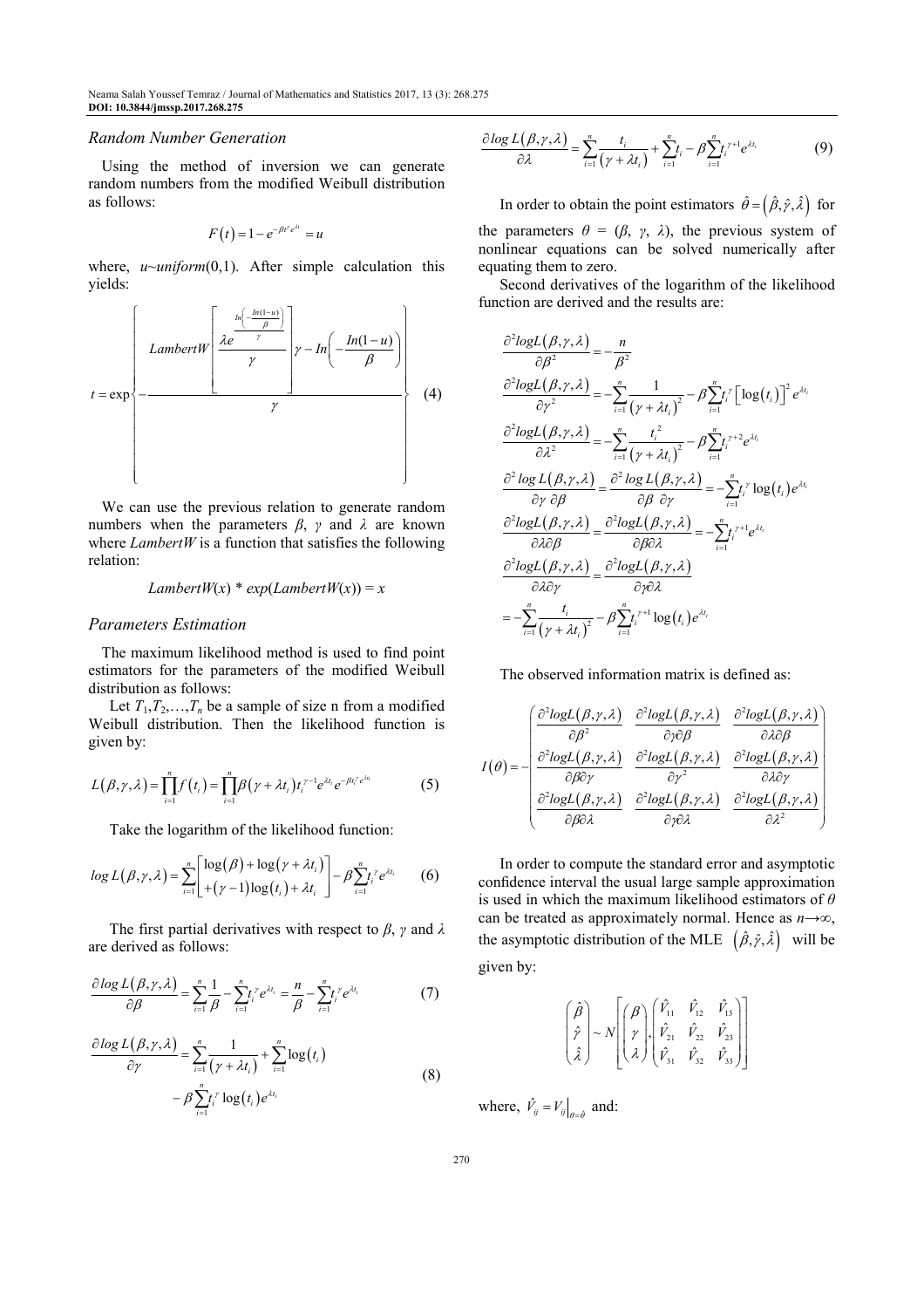$$
\begin{pmatrix} V_{11} & V_{12} & V_{13} \ V_{21} & V_{22} & V_{23} \ V_{31} & V_{32} & V_{33} \end{pmatrix} = I^{-1}(\theta)
$$

is the approximate variance covariance matrix and  $\Gamma^1(\theta)$ is the inverse of the observed information matrix. An Approximate 100(1−*α*)*%* two sided confidence intervals for  $\beta$ ,  $\gamma$  and  $\lambda$  are, respectively, given by:

$$
\hat{\beta} \pm z_{\alpha_1'} \sqrt{\hat{V}_{11}}, \hat{\gamma} \pm z_{\alpha_1'} \sqrt{\hat{V}_{22}}, \hat{\lambda} \pm z_{\alpha_1'} \sqrt{\hat{V}_{33}}
$$

#### *Fuzzy Parameters*

Now let us suppose that the parameters of the modified Weibull distribution are fuzzy. A fuzzy set is defined as a function that maps elements in a domain of concern to their membership value in a set and this function is called membership function. The membership function of a fuzzy set *A* is denoted as  $\mu_A$  and membership value of x in A is denoted as  $\mu_A$  (x). The domain of membership function is called the universe of discourse.

#### *Definition 1*

Dijkman *et al*. (1983) defined fuzzy number as a generalization of a regular, real number in the sense that it does not refer to one single value but rather to a connected set of possible values, where each possible value has its own weight between 0 and 1.

## *Definition 2*

A membership function  $\mu_A(x)$  of a fuzzy set A is a function  $\mu_A: X \to [0,1]$  such that every element x in X has membership degree  $\mu_A(x) \in [0,1]$ .

We suppose that the type of the membership functions is the triangular one. In general, the triangular membership function is defined as follows.

# *Definition 3*

A triangular membership function is determined by three numbers  $\{a, b, c\}$  where *a* is the lowest value, *b* is the nominal value and *c* is the maximum value. The triangular membership function is given by:

triangle(x;a,b,c) = 
$$
\begin{bmatrix} 0, & x < a \\ (x-a)/(b-a), & a \le x \le b \\ (c-x)/(c-b), & b \le x \le c' \\ 0, & x > c \end{bmatrix}
$$

where, the parameters  $\{a, b, c\}$ , with  $(a < b < c)$ , determine the *x* coordinates of the three corners of the underlying triangular membership function.



Fig. 3. A series-parallel system

#### *Original System*

We consider a series-parallel system consisted of *k* subsystems connected in parallel and each subsystem consists of  $n_i$  units connected in series for  $i = 1, 2, \ldots, k$ . The system will operate successfully when at least one subsystem is up (see Fig. 3).

Let  $R_{ij}$  (*t*) be the reliability function of the unit *j* (*j* = 1, 2,...,  $n_i$ ) of a subsystem *i*,  $i = 1, 2, ..., k$ . Hence, the reliability function of the system will be given by:

$$
R(t) = 1 - \prod_{i=1}^{k} \left[ 1 - \prod_{j=1}^{n_i} R_{ij}(t) \right]
$$
  
\n
$$
R(t) = 1 - \prod_{i=1}^{k} \left[ 1 - \prod_{j=1}^{n_i} e^{-\beta_{ij}t^{n_j}e^{\lambda_{ij}t}} \right]
$$
  
\n
$$
R(t) = 1 - \prod_{i=1}^{k} \left[ 1 - \exp\left\{-\sum_{j=1}^{n_i} \beta_{ij}t^{n_j}e^{\lambda_{ij}t} \right\} \right]
$$
\n(10)

If all units of the system are identical, then the reliability function will be given by:

$$
R(t) = 1 - \prod_{i=1}^{k} \left[ 1 - \exp\left\{-n_i \beta t^{\gamma} e^{\lambda t}\right\} \right]
$$
 (11)

## **Reduction Method**

It is assumed in the reduction method that the system design can be improved by reducing the failure rates of a set of its components by a factor  $\rho$  such that  $0 \leq \rho \leq 1$ (Sarhan *et al*., 2004; Sarhan, 2009). We suppose that the failure rates of a set  $A_i$  of the units of each subsystem are decreased by multiplying by a factor  $\rho$  and hence system reliability function is obtained as follows:

$$
R(t) = 1 - \prod_{i=1}^{k} \left[ 1 - \prod_{j \in A_i} R_{ij, \rho}(t) \prod_{j \in A_i} R_{ij}(t) \right]
$$
  

$$
R(t) = 1 - \prod_{i=1}^{k} \left[ 1 - \exp \left\{ - \sum_{j \in A_i} \rho \beta_{ij} t^{y_i} e^{\lambda_i t} + \sum_{j \in A_i} \beta_{ij} t^{y_i} e^{\lambda_i t} \right\} \right]
$$
(12)

where: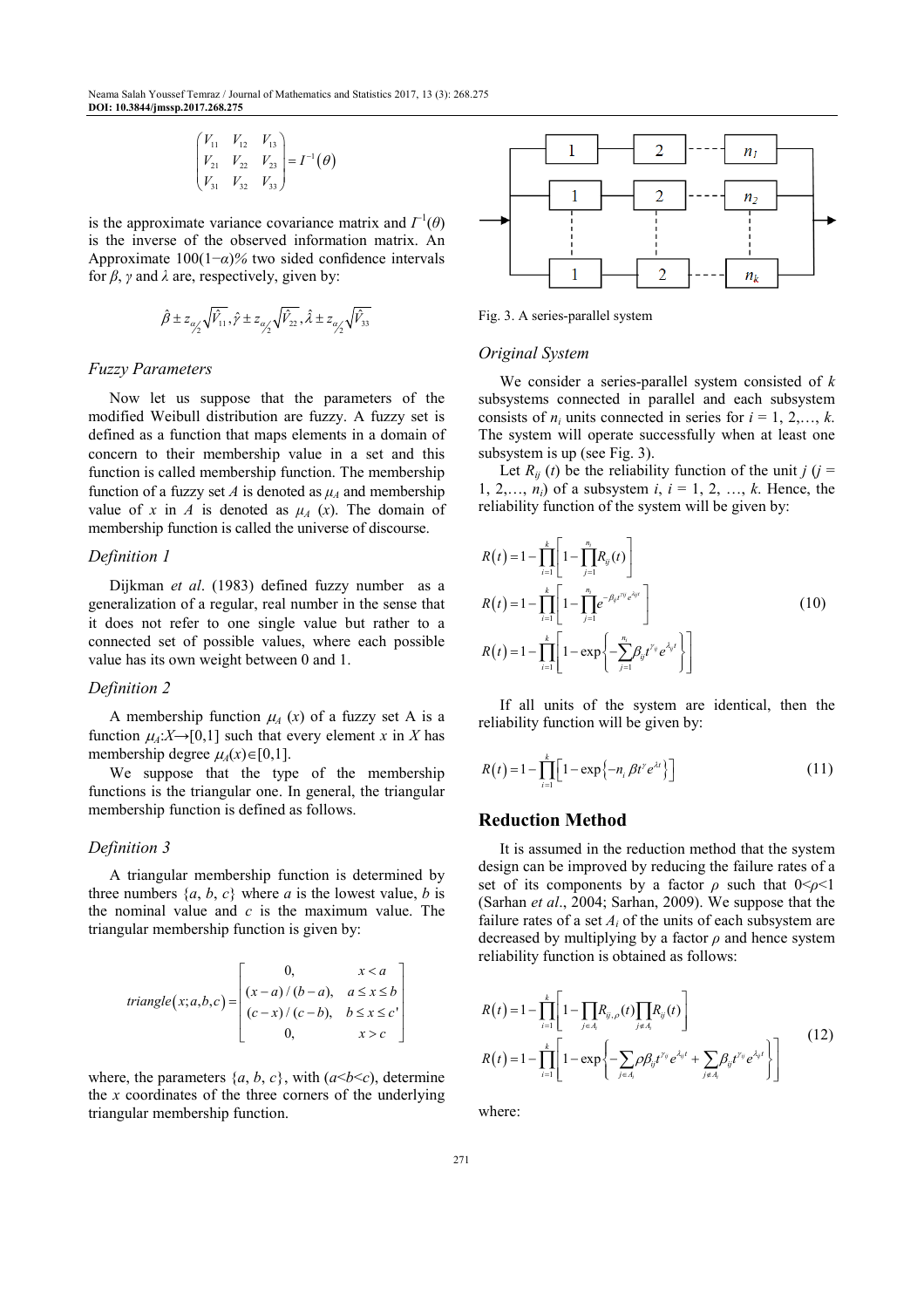Neama Salah Youssef Temraz / Journal of Mathematics and Statistics 2017, 13 (3): 268.275 **DOI: 10.3844/jmssp.2017.268.275** 

$$
A_i \subseteq \{1, 2, ..., n_i\}, i = 1, 2, ..., k
$$

## *Cold Standby Duplication Method*

In this method, we suppose that a set  $C_i$  of components of each subsystem are duplicated with an identical cold standby unit. The reliability function of the improved system is obtained as follows:

$$
R_c(t) = 1 - \prod_{i=1}^k \left[ 1 - \prod_{j \in C_i} R_{ij,c}(t) \prod_{j \in C_i} R_{ij}(t) \right]
$$
  
\n
$$
R_c(t) = 1 - \prod_{i=1}^k \left[ 1 - \prod_{j \in C_i} (1 + \beta_{ij} t^{x_{ij}} e^{\lambda_{ij}t}) e^{-\beta_{ij} t^{x_{ij}} e^{\lambda_{ij}t}} \prod_{j \in C_i} e^{-\beta_{ij} t^{y_{ij}} e^{\lambda_{ij}t}} \right]
$$
(13)  
\n
$$
R_c(t) = 1 - \prod_{i=1}^k \left[ 1 - \exp\left\{-\sum_{j=1}^{n_i} \beta_{ij} t^{x_{ij}} e^{\lambda_{ij}t} \right\} \prod_{j \in C_i} \left( 1 + \beta_{ij} t^{x_{ij}} e^{\lambda_{ij}t} \right) \right]
$$

where:

$$
C_i \subseteq \{1, 2, ..., n_i\}, i = 1, 2, ..., k
$$

# *Hot Standby Duplication Method*

In this method, we suppose that a set of  $D_i$ components of each subsystem are duplicated with a hot standby unit. The reliability function of the improved system is obtained as follows:

$$
R_{h}(t) = 1 - \prod_{i=1}^{k} \left[ 1 - \prod_{j \in D_{i}} R_{ij,h}(t) \prod_{j \in D_{i}} R_{ij}(t) \right]
$$
  
\n
$$
R_{h}(t) = 1 - \prod_{i=1}^{k} \left[ 1 - \prod_{j \in D_{i}} \left( 2 - e^{-\beta_{ij}t^{v_{ij}}e^{i\psi t}} \right) e^{-\beta_{ij}t^{v_{ij}}e^{i\psi t}} \prod_{j \in D_{i}} e^{-\beta_{ij}t^{v_{ij}}e^{i\psi t}} \right]
$$
(14)  
\n
$$
R_{h}(t) = 1 - \prod_{i=1}^{k} \left[ 1 - \exp \left\{ -\sum_{j=1}^{n_{i}} \beta_{ij}t^{v_{ij}}e^{i\omega_{ij}t} \right\} \prod_{j \in D_{i}} \left( 2 - e^{-\beta_{ij}t^{v_{ij}}e^{i\psi t}} \right) \right]
$$

Where:

$$
D_i \subseteq \{1, 2, ..., n_i\}, i = 1, 2, ..., k
$$

### *Procedure*

In this section, we introduce a procedure to illustrate how the reliability of the system is computed:

- Step 1: Generate a random sample from the modified Weibull distribution at fixed values of the parameters  $(\beta, \gamma, \lambda)$  by using relation (4).
- Step 2: Substituting in a set of equations (7)-(9) and then equating them to zero
- Step 3: Obtain the MLE  $(\hat{\beta}, \hat{\gamma}, \hat{\lambda})$  by solving the resultant system of equations numerically
- Step 4: Constructing the observed information matrix and compute its inverse
- Step 5: Calculate the confidence intervals for the parameters  $(\beta, \gamma, \lambda)$  at a level of significance *a*

Step 6: Calculate the intervals for the fuzzy parameters by substituting in the following relation:

$$
\left[\hat{\theta}_{L},\hat{\theta}_{U}\right]=\left[\begin{array}{c}L+(\alpha-cut)(M-L),U\\+(\alpha-cut)(U-M)\end{array}\right] \text{ for }\theta=(\beta,\gamma,\lambda) \qquad (15)
$$

where,  $a$ –*cut* ={0,0.1,0.2,…,1} and *M* is the point estimator of  $\theta$  and  $[L, U]$  is the confidence interval limits of *θ*.

Step 7: Substituting in equations (10), (12), (13) and (14) to obtain intervals for the fuzzy reliability function of the original system and the improved systems, respectively.

#### *Numerical Study*

Let us consider a series-parallel system consists of two subsystems connected in parallel. The first subsystem consists of two units connected in series and the second one consists of one unit. Suppose that all units are identical. We will apply our procedure to obtain the limits for the fuzzy reliability of the system. The reliability function of the original system will be given by:

$$
R(t) = 1 - (1 - \exp(-2\beta t^{\gamma} e^{\lambda t})) (1 - \exp(-\beta t^{\gamma} e^{\lambda t}))
$$

Now, we will generate a random sample with size  $n =$ 30 at (*β*, *γ*, *λ*) = (0.1,0.7,0.3) and the result is:

| 4.9 | 39  | 5.2 | 3.9 | 1.1 |
|-----|-----|-----|-----|-----|
| 1.8 | 2.7 | 1.0 | 5.4 | 0.9 |
| 0.6 | 5.6 | 6.0 | 1.0 | 3.3 |
| 3.6 | 0.1 | 5.1 | 1.3 | 5.3 |
| 7.5 | 5.1 | 3.4 | 3.8 | 6.0 |
| 5.6 | 3.1 | 2.6 | 0.6 | 0.3 |

Substituting in a set of equations  $(7)-(9)$  and then equating them to zero. One can obtain the MLE  $(\hat{\beta}, \hat{\gamma}, \hat{\lambda})$ by solving the resultant system of equations numerically and the values are:

$$
(\hat{\beta}, \hat{\gamma}, \hat{\lambda}) = (0.119, 0.763, 0.261) = (L, M, U)
$$



Fig. 4. Comparison of the reliabilities of the original system and different improved systems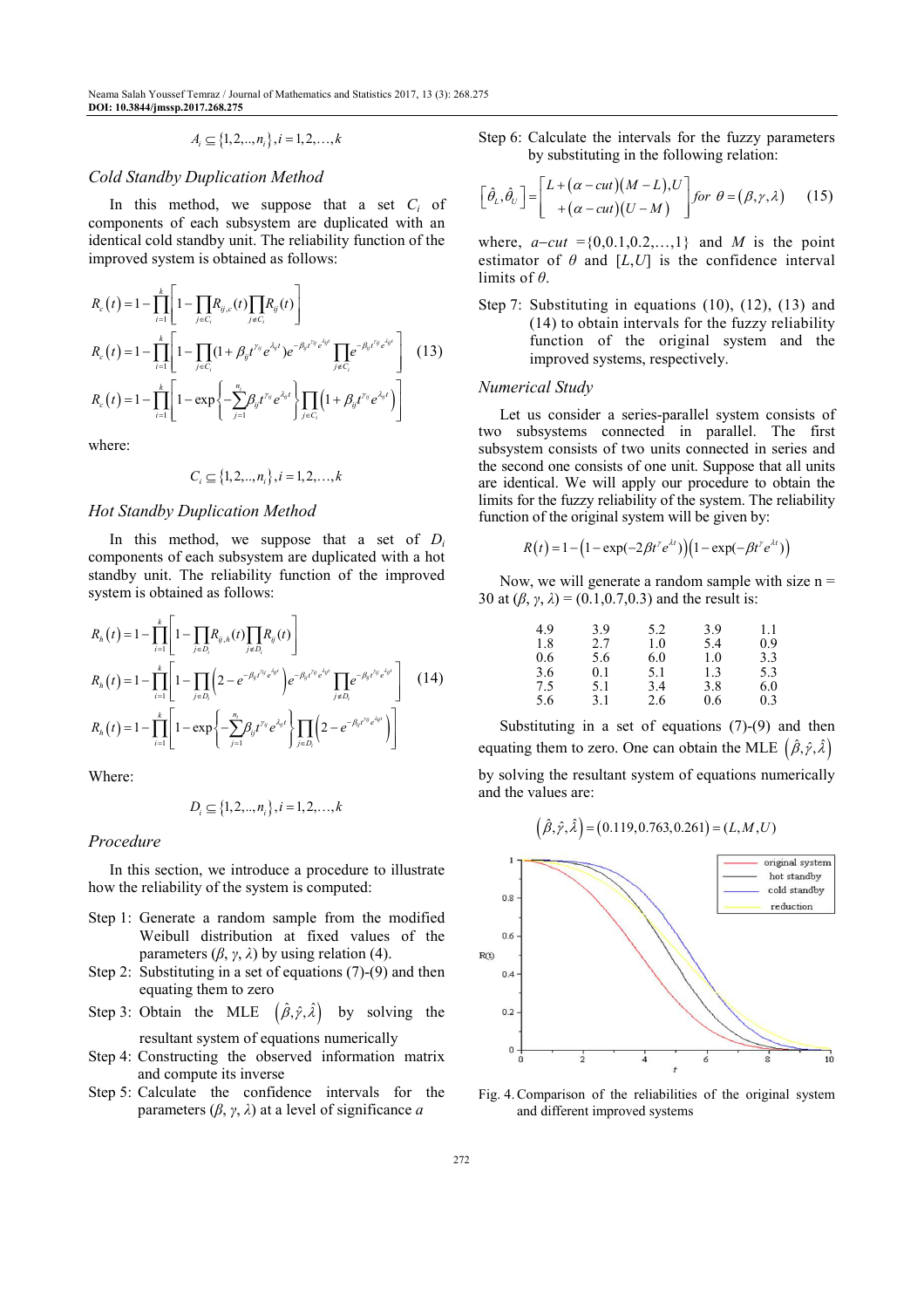In Fig. (4), we can observe that the reliability of the original system is improved by different ways. Cold standby method is better than hot duplication method and reduction method has different values which improves the system reliability.

We construct the observed information matrix and the result is:

$$
I(\theta) = \begin{pmatrix} 2107.177 & 391.958 & 1280.519 \\ 391.958 & 94.728 & 287.520 \\ 1280.519 & 287.520 & 959.924 \end{pmatrix}
$$

Taking the inverse of this matrix yields the following matrix:

$$
I^{-1}(\theta) = \begin{pmatrix} 0.00255 & -0.00250 & 0.00266 \\ -0.00250 & 0.11860 & -0.03218 \\ -0.00266 & -0.03218 & 0.014237 \end{pmatrix}
$$

Calculate the 95% confidence intervals for the parameters  $(\beta, \gamma, \lambda)$  and the results are:

> Confidence interval for *β* = [0.020,0.217] Confidence interval for *γ* = [0.088,1.437] Confidence interval for  $\lambda = [0.027, 0.494]$

Now, we consider that the parameters *β*, *γ* and *λ* are triangular fuzzy numbers then calculate the intervals for them by using in relation (15) and the results are shown in Table 1.

The intervals for the fuzzy reliability function of the original system will be calculated from the following relation:

$$
\begin{bmatrix}\tilde{R}_{L}(t),\tilde{R}_{U}(t)\end{bmatrix} = \begin{bmatrix}1-\left(1-\exp(-2\tilde{\beta}_{L}t^{\tilde{\gamma}_{L}}e^{\tilde{\lambda}_{L}t})\right)\\ \left(1-\exp(-\tilde{\beta}_{L}t^{\tilde{\gamma}_{L}}e^{\tilde{\lambda}_{L}t})\right),\\ 1-\left(1-\exp(-2\tilde{\beta}_{U}t^{\tilde{\gamma}_{U}}e^{\tilde{\lambda}_{L}t})\right)\\ \left(1-\exp(-\tilde{\beta}_{U}t^{\tilde{\gamma}_{U}}e^{\tilde{\lambda}_{U}t})\right)\end{bmatrix}
$$

Substituting the values of the fuzzy parameters from Table 1 in the above relation, we obtain the intervals for the fuzzy reliability function of the original system at a fixed time  $(t = 2)$  and the results are shown in Table 2. Also, we obtain the intervals for the fuzzy reliability functions of the improved systems using reduction, cold standby and hot duplication methods at a fixed time  $(t = 2)$ and the results are shown in Tables 3-5, respectively.

Table 1. Calculations of the intervals for fuzzy parameters  $\left(\hat{\beta}, \hat{\gamma}, \hat{\lambda}\right)$ 

| $a$ -cut | $\left\lceil \tilde{\beta}_\mathrm{\scriptscriptstyle L}, \tilde{\beta}_\mathrm{\scriptscriptstyle U}\right\rceil$ | $\left\lceil\tilde{\mathbf{\gamma}}_{_L},\tilde{\mathbf{\gamma}}_{_U}\right\rceil$ | $\left\lceil \tilde{\lambda}_{_L}, \tilde{\lambda}_{_U} \right\rceil$ |
|----------|--------------------------------------------------------------------------------------------------------------------|------------------------------------------------------------------------------------|-----------------------------------------------------------------------|
| 0.0      | [0.020, 0.217]                                                                                                     | [0.088, 1.437]                                                                     | [0.027, 0.494]                                                        |
| 0.1      | [0.029, 0.266]                                                                                                     | [0.155, 1.504]                                                                     | [0.050, 0.517]                                                        |
| 0.2      | [0.039, 0.236]                                                                                                     | [0.223, 1.571]                                                                     | [0.073, 0.540]                                                        |
| 0.3      | [0.049, 0.246]                                                                                                     | [0.290, 1.639]                                                                     | [0.097, 0.563]                                                        |
| 0.4      | [0.059, 0.256]                                                                                                     | [0.358, 1.706]                                                                     | [0.120, 0.587]                                                        |
| 0.5      | [0.069, 0.266]                                                                                                     | [0.425, 1.774]                                                                     | [0.144, 0.610]                                                        |
| 0.6      | [0.079, 0.275]                                                                                                     | [0.493, 1.841]                                                                     | [0.167, 0.633]                                                        |
| 0.7      | [0.089, 0.285]                                                                                                     | [0.560, 1.908]                                                                     | [0.190, 0.657]                                                        |
| 0.8      | [0.099, 0.295]                                                                                                     | [0.628, 1.976]                                                                     | [0.214, 0.680]                                                        |
| 0.9      | [0.109, 0.305]                                                                                                     | [0.695, 2.043]                                                                     | [0.237, 0.703]                                                        |
| 1.0      | [0.119, 0.315]                                                                                                     | [0.763, 2.111]                                                                     | [0.261, 0.727]                                                        |

Table 2. Calculations of the intervals for the fuzzy reliability function at time  $t = 2$ 

| $a$ -cut       | $\left \right.{\tilde{R}_L}, {\tilde{R}_U} \right $ |
|----------------|-----------------------------------------------------|
| 0 <sub>0</sub> | [0.240, 0.999]                                      |
| 0.1            | [0.187, 0.997]                                      |
| 0.2            | [0.140, 0.994]                                      |
| 0.3            | [0.102, 0.990]                                      |
| 0.4            | [0.083, 0.983]                                      |
| 0.5            | [0.047, 0.974]                                      |
| 0.6            | [0.031, 0.961]                                      |
| 0.7            | [0.019, 0.944]                                      |
| 0.8            | [0.010, 0.921]                                      |
| 0.9            | [0.005, 0.893]                                      |
| 1.0            | [0.002, 0.857]                                      |

Table 3. Calculations of intervals of fuzzy reliability function using reduction method at time *t* = 2

| $a$ -cut | $\left\lceil {\tilde R}_p^{\{1,0\}} \right\rceil_L \tilde R_p^{\{1,0\}} \, U \, \left\lceil \right\rceil$ | $\left\lceil {\tilde R}_p^{\{0,1\}}\right\rceil_L \tilde R_p^{\{0,1\}}\big _U\, \right\rceil$ | $\left[\,\tilde{R}_p^{\{2,0\}}\vphantom{R}^{\{2,0\}}_{L}\tilde{R}_p^{\{2,0\}}\vphantom{R}^{\phantom{R}U}\,\right]$ | $\left\lceil {\tilde R}_p^{\{1,1\}}\right\rceil_L {\tilde R}_p^{\{1,1\}}{}_U \left\lceil \right\rceil$ | $\left[ \, \tilde{R}_{p}^{\{2,1\}}\vphantom{R}L\cdot \tilde{R}_{p}^{\{2,1\}}\vphantom{R}U \, \right]$ |
|----------|-----------------------------------------------------------------------------------------------------------|-----------------------------------------------------------------------------------------------|--------------------------------------------------------------------------------------------------------------------|--------------------------------------------------------------------------------------------------------|-------------------------------------------------------------------------------------------------------|
| 0.0      | [0.280, 0.999]                                                                                            | [0.477, 0.999]                                                                                | [0.370, 0.999]                                                                                                     | [0.505, 0.999]                                                                                         | [0.566, 0.999]                                                                                        |
| 0.1      | [0.220, 0.998]                                                                                            | [0.422, 0.998]                                                                                | [0.302, 0.998]                                                                                                     | [0.445, 0.999]                                                                                         | [0.503, 0.999]                                                                                        |
| 0.2      | [0.166, 0.996]                                                                                            | [0.366, 0.997]                                                                                | [0.237, 0.997]                                                                                                     | [0.385, 0.998]                                                                                         | [0.437, 0.998]                                                                                        |
| 0.3      | [0.120, 0.992]                                                                                            | [0.313, 0.995]                                                                                | [0.179, 0.995]                                                                                                     | [0.326, 0.996]                                                                                         | [0.372, 0.997]                                                                                        |
| 0.4      | [0.083, 0.987]                                                                                            | [0.262, 0.991]                                                                                | [0.129, 0.991]                                                                                                     | [0.271, 0.993]                                                                                         | [0.308, 0.995]                                                                                        |
| 0.5      | [0.055, 0.980]                                                                                            | [0.215, 0.986]                                                                                | [0.089, 0.986]                                                                                                     | [0.221, 0.989]                                                                                         | [0.250, 0.993]                                                                                        |
| 0.6      | [0.035, 0.970]                                                                                            | [0.175, 0.980]                                                                                | [0.059, 0.979]                                                                                                     | [0.178, 0.984]                                                                                         | [0.199, 0.989]                                                                                        |
| 0.7      | [0.021, 0.956]                                                                                            | [0.137, 0.970]                                                                                | [0.037, 0.969]                                                                                                     | [0.138, 0.977]                                                                                         | [0.152, 0.984]                                                                                        |
| 0.8      | [0.011, 0.937]                                                                                            | [0.104, 0.958]                                                                                | [0.021, 0.956]                                                                                                     | [0.105, 0.967]                                                                                         | [0.114, 0.976]                                                                                        |
| 0.9      | [0.006, 0.914]                                                                                            | [0.077, 0.942]                                                                                | [0.011, 0.939]                                                                                                     | [0.077, 0.954]                                                                                         | [0.082, 0.967]                                                                                        |
| 1.0      | [0.003, 0.884]                                                                                            | [0.054, 0.922]                                                                                | [0.005, 0.916]                                                                                                     | [0.054, 0.937]                                                                                         | [0.057, 0.954]                                                                                        |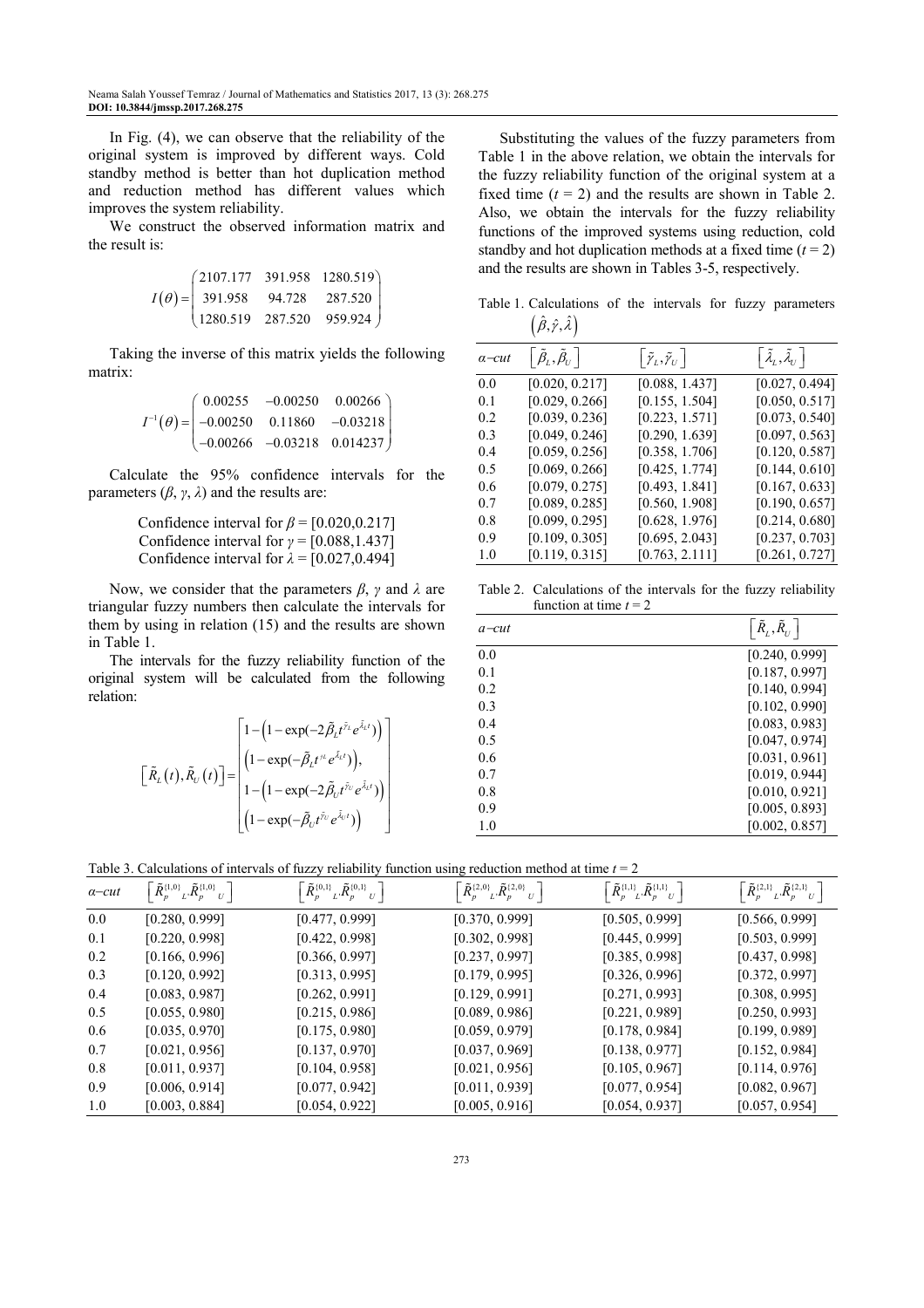Neama Salah Youssef Temraz / Journal of Mathematics and Statistics 2017, 13 (3): 268.275 **DOI: 10.3844/jmssp.2017.268.275** 

| Table 4. Calculations of intervals for fuzzy reliability function using cold standby method at time $t = 2$ |                                                                                  |                                                                                                                |                                                                                 |                                                                                |                                                                           |
|-------------------------------------------------------------------------------------------------------------|----------------------------------------------------------------------------------|----------------------------------------------------------------------------------------------------------------|---------------------------------------------------------------------------------|--------------------------------------------------------------------------------|---------------------------------------------------------------------------|
| $a$ -cut                                                                                                    | $\left\lceil \tilde{R}_{C-L}^{\{1,0\}} \tilde{R}_{C-L}^{\{1,0\}} \right\rceil$ . | $\left\lceil \tilde{R}_{C}^{\{0,1\}}\right\rceil _{L} \tilde{R}_{C}^{\{0,1\}}$ $_{U} \left\lceil \right\rceil$ | $\left\lceil {\tilde R_C^{(2,0)} }_{L'} {\tilde R_C^{(2,0)} }_{U} \right\rceil$ | $\left\lceil \tilde{R}_{C-L}^{\{1,1\}} \tilde{R}_{C-U}^{\{1,1\}} \right\rceil$ | $\left\lceil \tilde{R}_{C-L}^{(2,1)},\tilde{R}_{C-L}^{(2,1)}\right\rceil$ |
| 0.0                                                                                                         | [0.293, 0.999]                                                                   | [0.551, 0.999]                                                                                                 | [0.431, 0.999]                                                                  | [0.583, 0.999]                                                                 | [0.664, 0.999]                                                            |
| 0.1                                                                                                         | [0.228, 0.998]                                                                   | [0.476, 0.999]                                                                                                 | [0.343, 0.999]                                                                  | [0.503, 0.999]                                                                 | [0.576, 0.999]                                                            |
| 0.2                                                                                                         | [0.169, 0.997]                                                                   | [0.398, 0.999]                                                                                                 | [0.258, 0.999]                                                                  | [0.418, 0.999]                                                                 | [0.481, 0.999]                                                            |
| 0.3                                                                                                         | [0.121, 0.994]                                                                   | [0.322, 0.999]                                                                                                 | [0.185, 0.999]                                                                  | [0.337, 0.999]                                                                 | [0.385, 0.999]                                                            |
| 0.4                                                                                                         | [0.082, 0.991]                                                                   | [0.251, 0.999]                                                                                                 | [0.124, 0.999]                                                                  | [0.260, 0.999]                                                                 | [0.294, 0.999]                                                            |
| 0.5                                                                                                         | [0.054, 0.985]                                                                   | [0.189, 0.998]                                                                                                 | [0.079, 0.998]                                                                  | [0.194, 0.999]                                                                 | [0.215, 0.999]                                                            |
| 0.6                                                                                                         | [0.034, 0.977]                                                                   | [0.137, 0.997]                                                                                                 | [0.048, 0.996]                                                                  | [0.140, 0.998]                                                                 | [0.152, 0.999]                                                            |
| 0.7                                                                                                         | [0.020, 0.967]                                                                   | [0.093, 0.994]                                                                                                 | [0.027, 0.994]                                                                  | [0.094, 0.996]                                                                 | [0.100, 0.999]                                                            |
| 0.8                                                                                                         | [0.011, 0.952]                                                                   | [0.060, 0.991]                                                                                                 | [0.014, 0.990]                                                                  | [0.060, 0.994]                                                                 | [0.063, 0.998]                                                            |
| 0.9                                                                                                         | [0.006, 0.932]                                                                   | [0.036, 0.985]                                                                                                 | [0.007, 0.983]                                                                  | [0.036, 0.990]                                                                 | [0.037, 0.997]                                                            |
| 1.0                                                                                                         | [0.003, 0.907]                                                                   | [0.020, 0.977]                                                                                                 | [0.003, 0.973]                                                                  | [0.020, 0.985]                                                                 | [0.020, 0.995]                                                            |

Table 5. Calculations of intervals for fuzzy reliability using hot duplication method at time *t* = 2

| $\alpha$ -cut | $\left[ \tilde{R}_{H}^{\{1,0\}} \right]_{L} \tilde{R}_{H}^{\{1,0\}} \left. _{U} \right. \left. \right]$ | $\left\lceil \tilde{R}_{H}^{\{0,1\}}\right\rceil _{L}\tilde{R}_{H-U}^{\{0,1\}}$ | $\left\lceil \tilde{R}_{H}^{\{2,0\}}\right\rceil _{L}$ , $\tilde{R}_{H}^{\{2,0\}}\left\lfloor _{U}\right\rceil$ | $\left\lceil {\tilde R}_H^{\{1,1\}} \right\rceil_L \tilde R_H^{\{1,1\}} \left  _U \right\rceil$ | $\left\lceil {\tilde R}_H^{\{2,1\}} \right\rceil_L \tilde R_H^{\{2,1\}} \left. _U \right\rceil$ |
|---------------|---------------------------------------------------------------------------------------------------------|---------------------------------------------------------------------------------|-----------------------------------------------------------------------------------------------------------------|-------------------------------------------------------------------------------------------------|-------------------------------------------------------------------------------------------------|
| $0.0\,$       | [0.267, 0.999]                                                                                          | [0.396, 0.999]                                                                  | [0.315, 0.999]                                                                                                  | [0.418, 0.999]                                                                                  | [0.456, 0.999]                                                                                  |
| 0.1           | [0.206, 0.998]                                                                                          | [0.321, 0.999]                                                                  | [0.241, 0.999]                                                                                                  | [0.337, 0.999]                                                                                  | [0.366, 0.999]                                                                                  |
| 0.2           | [0.153, 0.997]                                                                                          | [0.249, 0.999]                                                                  | [0.176, 0.999]                                                                                                  | [0.260, 0.999]                                                                                  | [0.280, 0.999]                                                                                  |
| 0.3           | [0.109, 0.994]                                                                                          | [0.186, 0.999]                                                                  | [0.123, 0.999]                                                                                                  | [0.193, 0.999]                                                                                  | [0.205, 0.999]                                                                                  |
| 0.4           | [0.075, 0.990]                                                                                          | [0.133, 0.998]                                                                  | [0.082, 0.998]                                                                                                  | [0.137, 0.999]                                                                                  | [0.144, 0.999]                                                                                  |
| 0.5           | [0.049, 0.985]                                                                                          | [0.091, 0.997]                                                                  | [0.054, 0.996]                                                                                                  | [0.093, 0.998]                                                                                  | [0.097, 0.999]                                                                                  |
| 0.6           | [0.032, 0.976]                                                                                          | [0.060, 0.994]                                                                  | [0.033, 0.994]                                                                                                  | [0.061, 0.996]                                                                                  | [0.063, 0.999]                                                                                  |
| 0.7           | [0.019, 0.965]                                                                                          | [0.037, 0.990]                                                                  | [0.020, 0.989]                                                                                                  | [0.037, 0.993]                                                                                  | [0.038, 0.998]                                                                                  |
| 0.8           | [0.011, 0.948]                                                                                          | [0.021, 0.983]                                                                  | [0.011, 0.982]                                                                                                  | [0.021, 0.989]                                                                                  | [0.022, 0.996]                                                                                  |
| 0.9           | [0.005, 0.927]                                                                                          | [0.011, 0.973]                                                                  | [0.006, 0.970]                                                                                                  | [0.011, 0.982]                                                                                  | [0.011, 0.992]                                                                                  |
| 1.0           | [0.002, 0.899]                                                                                          | [0.005, 0.958]                                                                  | [0.002, 0.953]                                                                                                  | [0.005, 0.971]                                                                                  | [0.005, 0.986]                                                                                  |

# **Conclusion**

In this paper, we analyzed a series-parallel system consisted of independent and non-identical components when the lifetimes of the components follow modified Weibull distribution. In literature, the parameters of the lifetime distribution were considered to be known. However, exact values of the parameters of any distribution are often unknown. Here, the parameters of the modified Weibull distribution were considered to be fuzzy which means that they are not longer treated as fixed numbers. Reduction method was used to improve the reliability of the original system. Also, cold and hot duplication methods were introduced to increase system reliability. A procedure was added to show how the intervals for fuzzy reliability function are computed. Numerical study was proposed to compare between different methods. The values obtained in Tables 4 and 5 show that cold standby method is better than hot duplication method for improving system reliability.

As future work, a study of a system assuming that its components are dependent can be treated. Also, increasing the number of standby units can be used to increase systems reliability. New distributions can be used to model the lifetimes of the components of a system.

# **Acknowledgement**

I would thank the reviwers for their comments which improved my paper.

# **Funding Information**

There is no funding source for this article.

# **Ethics**

This article is original.

# **References**

- Chen, S.M., 1994. Fuzzy system reliability analysis using fuzzy number arithmetic operations. Fuzzy Sets Syst., 64: 31-38. DOI: 10.1016/0165-0114(94)90004-3
- Chen, S.M., 1996. New method for fuzzy system reliability analysis, cybernetics and systems. Int. J., 27: 385-401. DOI: 10.1080/019697296126480
- Cheng, C.H. and D.L. Mon, 1993. Fuzzy system reliability analysis by interval of confidence. Fuzzy Sets Syst., 56: 29-35. DOI: 10.1016/0165-0114(93)90182-H